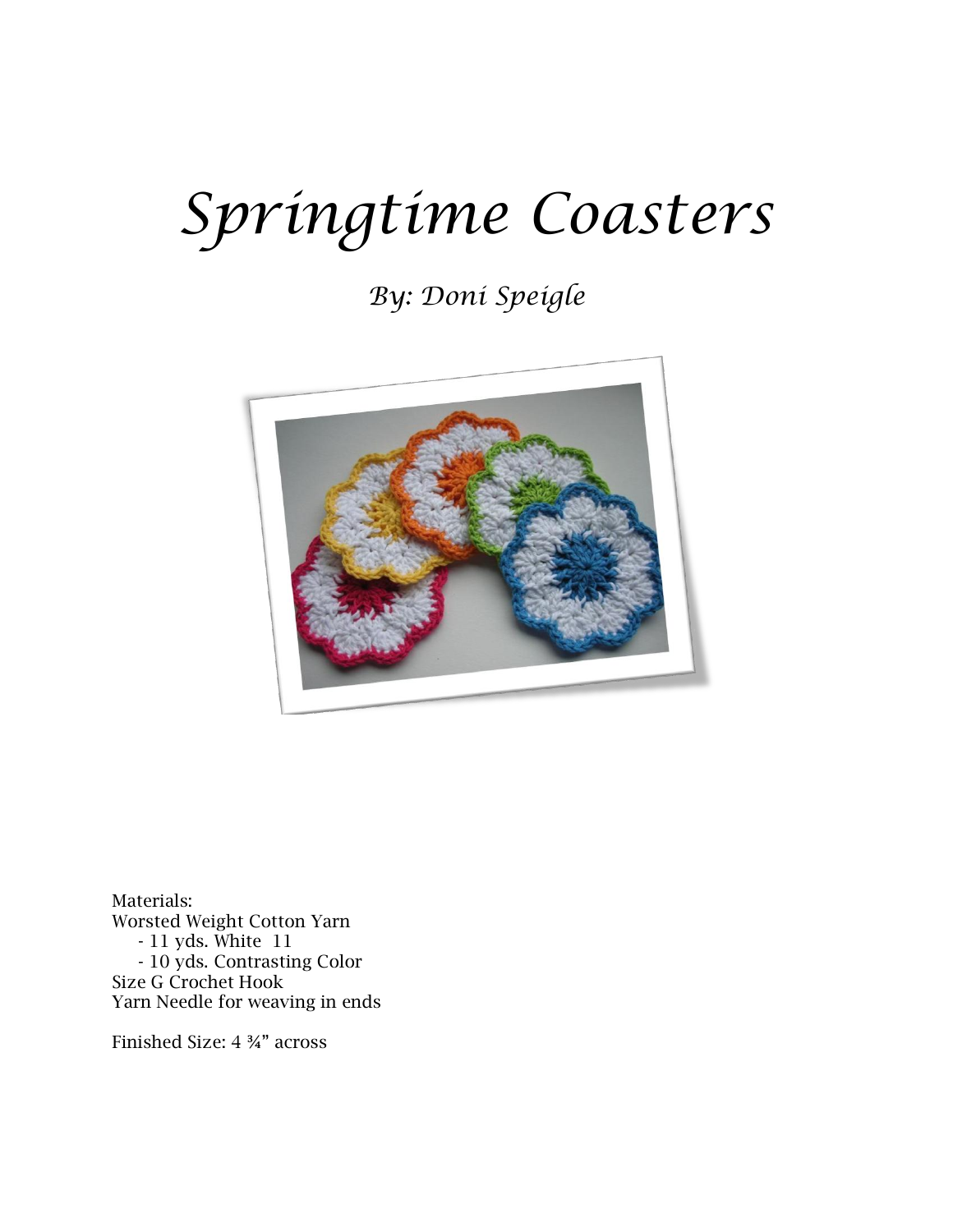## **Pattern Notes:**

 $\overline{\text{FPDC}}$  = front post double crochet. A fpdc is worked by stitching a dc around the post of the stitch on the row below.

To work Stitch:



Yo, Insert hook around post by inserting to the right of the stitch, and back out to the front on the left side of the stitch (as seen in photo). Yo, and pull yarn up even with the last stitch completed, yo, pull through 2 loops, yo, pull through last 2 loops.



Completed Stitch

## **Coaster Instructions:**

**Round 1)** With CC, ch 4 (counts as  $1^{st}$  dc), 11 dc in  $4^{th}$  ch from hook, join with sl st to top of beg ch 4. (12 sts) Do not turn.

**Round 2)** Ch 3 (counts as 1<sup>st</sup> dc), fpdc in same st, (dc, fpdc) in each st around . Join with sl st to top of beg ch 3, end off CC. (24 sts) Do not turn.

(Note: in each stitch around, you will be working a dc, then a fpdc around the post of the same stitch, which is the post of the dc from round 1 as seen in photo below.)